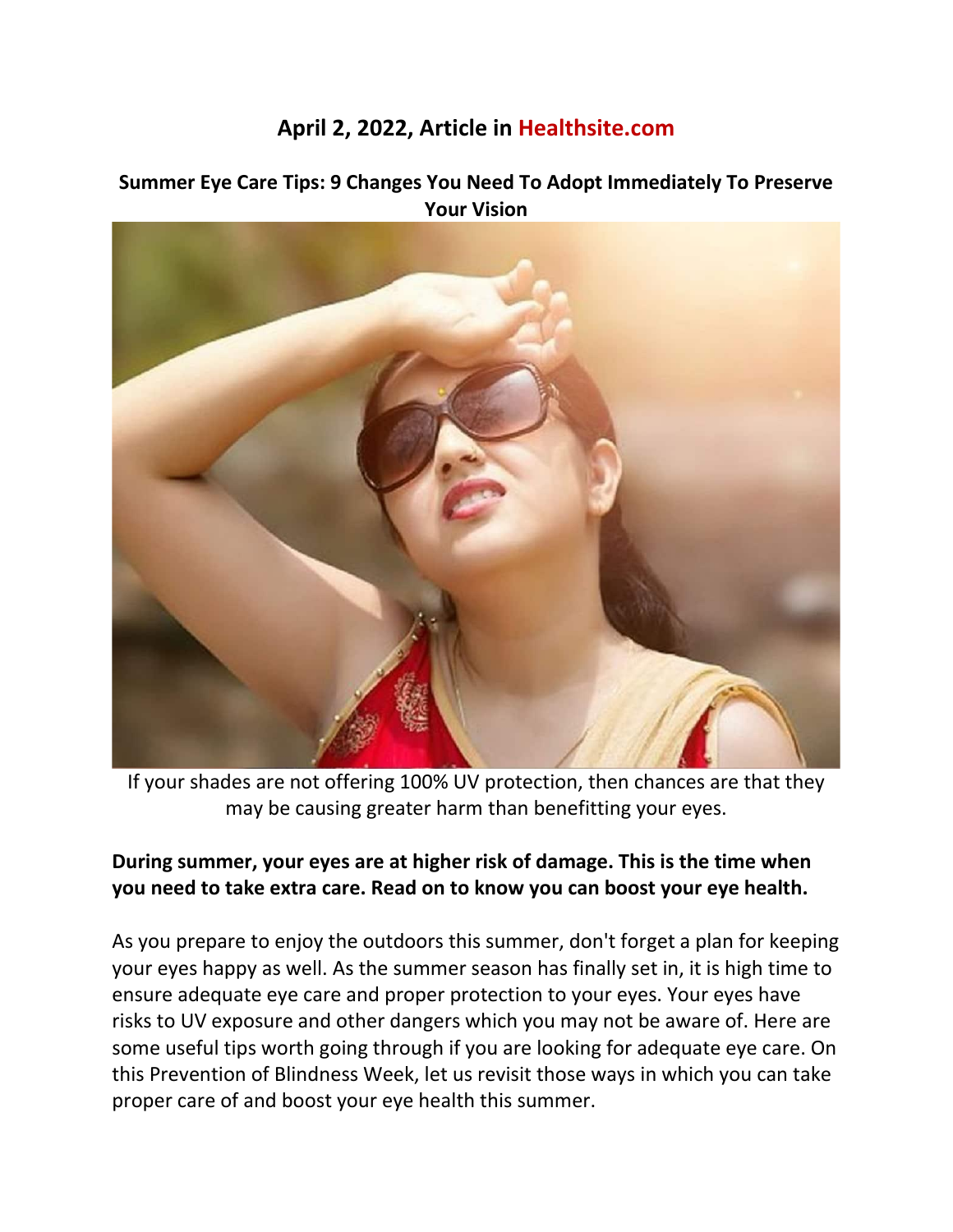# **Use Sunglasses or goggles:**

UV rays cause photokeratitis or photo conjunctivitis (more commonly known as 'snow blindness') due to light reflecting from surface like water and snow. Continual UV Ray exposure, particularly exposure to UVB rays, may cause cataracts development, pterygium (a non-cancerous growth over the cornea), or skin cancer of the eyelids. So, whenever you are outside under the sun always wear sunglasses that offer proper UV protection. If in case your shades are not offering 100% UV protection, then chances are that they may be causing greater harm than benefitting your eyes. So, it's mandatory that you don't just buy sunglasses, you buy the ones which really offer protection.

# **Wear a sun hat or visor:**

While sunglasses or goggles offer the first line of defense it is always better to wear a sun hat or visor for that extra protection. After all you need to shade your eyes from the rays of the sun. When you wear your sunglasses, you minimize your risk. Adding a hat with a brim at least 3 inches wide also helps. Basal Cell Carcinoma is a form of skin cancer that typically affects the eyelids. It most commonly occurs on the lower eyelid, the area of most frequent exposure; it can also develop in the corners of the eye or under the eyebrows.

# **Avoid midday sun :**

Whenever possible try to stay inside especially during later mornings and afternoons [10am-3pm]. It is this time during when the strength of the sun is at its maximum and UV is at its peak. If in case, you need to go outside then wear polarized lenses since they reduce the glare. Such glasses are great to wear during driving or if you are cycling.

# **Wear sport sunglasses during cloudy weather:**

It is not a bad idea to wear sport sunglasses during overcast or cloudy weather. This would ensure good eye care and protect the eyes from UV. You should not be deceived by a cloudy or overcast day.